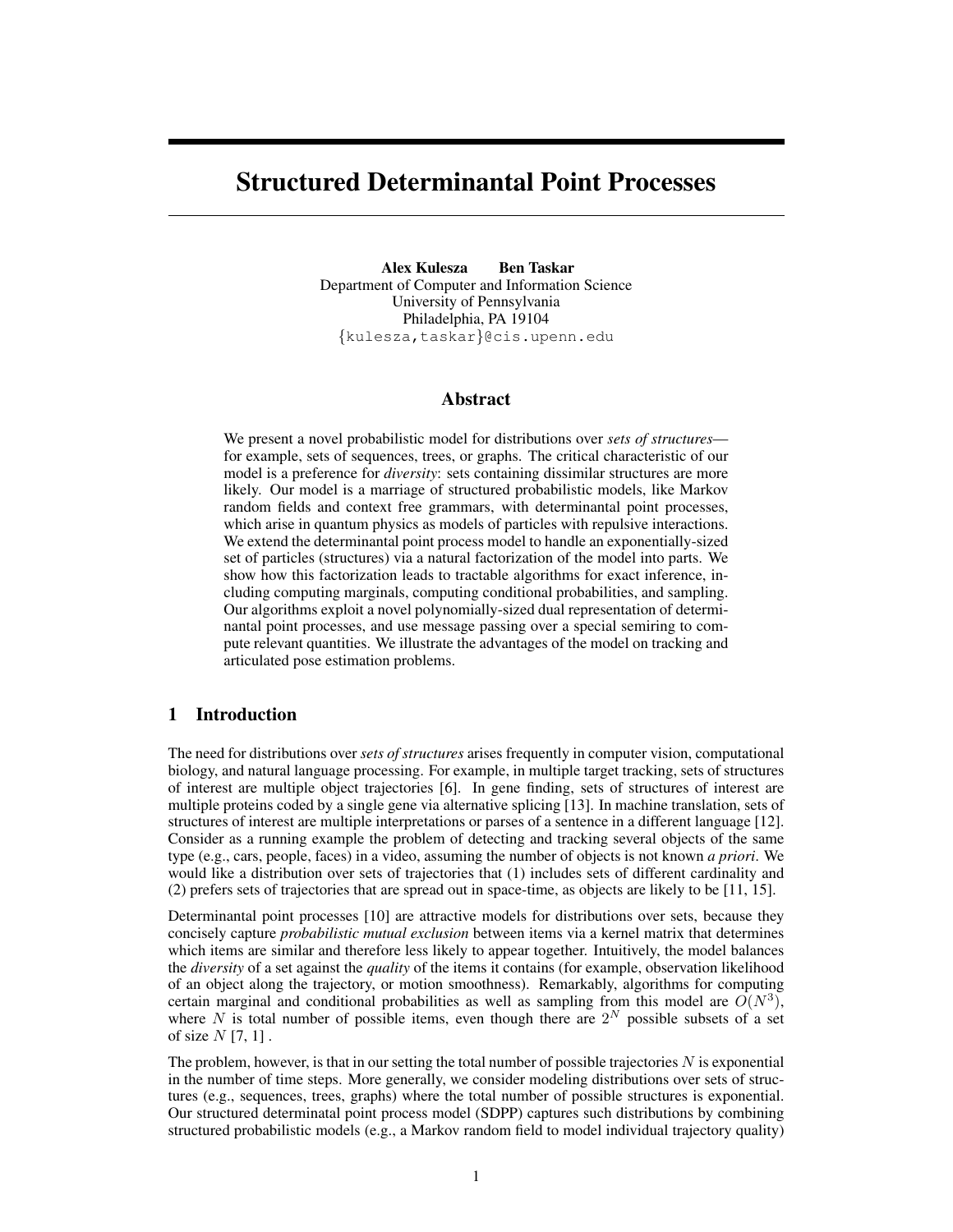

Figure 1: (a) A set of points in the plane drawn from a DPP (left), and the same number of points sampled independently (right). (b) The first three steps of sampling a DPP on a set of onedimensional particle positions, from left to right. Red circles indicate already selected positions. The DPP naturally reduces the probabilities for positions that are similar to those already selected.

with determinantal point processes. We introduce a natural factorization of the determinantal model into parts (as in graphical models and grammars), and show that this factorization together with a novel dual representation of the process enables tractable inference and sampling using message passing algorithms over a special semiring. The contributions of this paper are: (1) introducing SDPPs, (2) a concise dual representation of determinantal processes, (3) tractable message passing algorithms for exact inference and sampling in SDPPs, (4) experimental validation on synthetic motion tracking and real-world pose detection problems. The paper is organized as follows: we present background on determinantal processes in Section 2 and introduce our model in Section 3; we develop inference and sampling algorithms in Section 4, and we describe experiments in Section 5.

## 2 Background: determinantal point processes

A point process P on a discrete set  $\mathcal{Y} = \{y_1, \ldots, y_N\}$  is a probability measure on  $2^{\mathcal{Y}}$ , the set of all subsets of  $\mathcal Y$ . P is called a determinantal point process (DPP) if there exists a positive semidefinite matrix K indexed by the elements of  $\mathcal Y$  such that if  $Y \sim \mathcal P$  then for every  $A \subseteq \mathcal Y$ , we have

**Determinantal Point Process:** 
$$
\mathcal{P}(A \subseteq Y) = \det(K_A).
$$
 (1)

Here  $K_A = [K_{ij}]_{y_i, y_j \in A}$  is the restriction of K to the entries indexed by elements of A, and we adopt  $\det(K_{\emptyset}) = 1$ . We will refer to K as the marginal kernel, as it contains all the information needed to compute the probability of including any subset A in  $Y \sim \mathcal{P}$ . A few simple observations follow from Equation (1):

$$
\mathcal{P}(y_i \in Y) = K_{ii} \tag{2}
$$

$$
\mathcal{P}(y_i, y_j \in Y) = K_{ii}K_{jj} - K_{ij}K_{ji} = \mathcal{P}(y_i \in Y)\mathcal{P}(y_j \in Y) - K_{ij}^2.
$$
 (3)

That is, the diagonal of  $K$  gives the marginal probabilities of inclusion for individual elements of  $Y$ , and the off-diagonal elements determine the (anti-) correlations between pairs of elements: large values of  $K_{ij}$  imply that i and j tend not to co-occur. Note that DPPs cannot represent distributions where elements are *more* likely to co-occur than if they were independent: correlations are negative.

Figure 1a shows the difference between sampling a set of points in the plane using a DPP (with  $K_{ij}$ ) inversely related to the distance between points i and j), which leads to a set that is spread out with good coverage, and sampling points independently, where the points exhibit random clumping.

Determinantal point processes, introduced to model fermions [10], also arise in studies of nonintersecting random paths, random spanning trees, and eigenvalues of random matrices [3, 2, 7]. The most relevant construction of DPPs for our purpose is via L-ensembles [1]. An L-ensemble defines a DPP via a positive semidefinite matrix  $L$  indexed by the elements of  $\mathcal{Y}$ .

**L-ensemble DPP:** 
$$
\mathcal{P}_L(Y) = \frac{\det(L_Y)}{\det(L+I)},
$$
 (4)

 $\sum_{Y \subseteq \mathcal{Y}} \det(L_Y) = \det(L+I)$ . L-ensembles directly define the probability of observing each subset where I is the  $N \times N$  identity matrix. Note that  $P_L$  is normalized due to the identity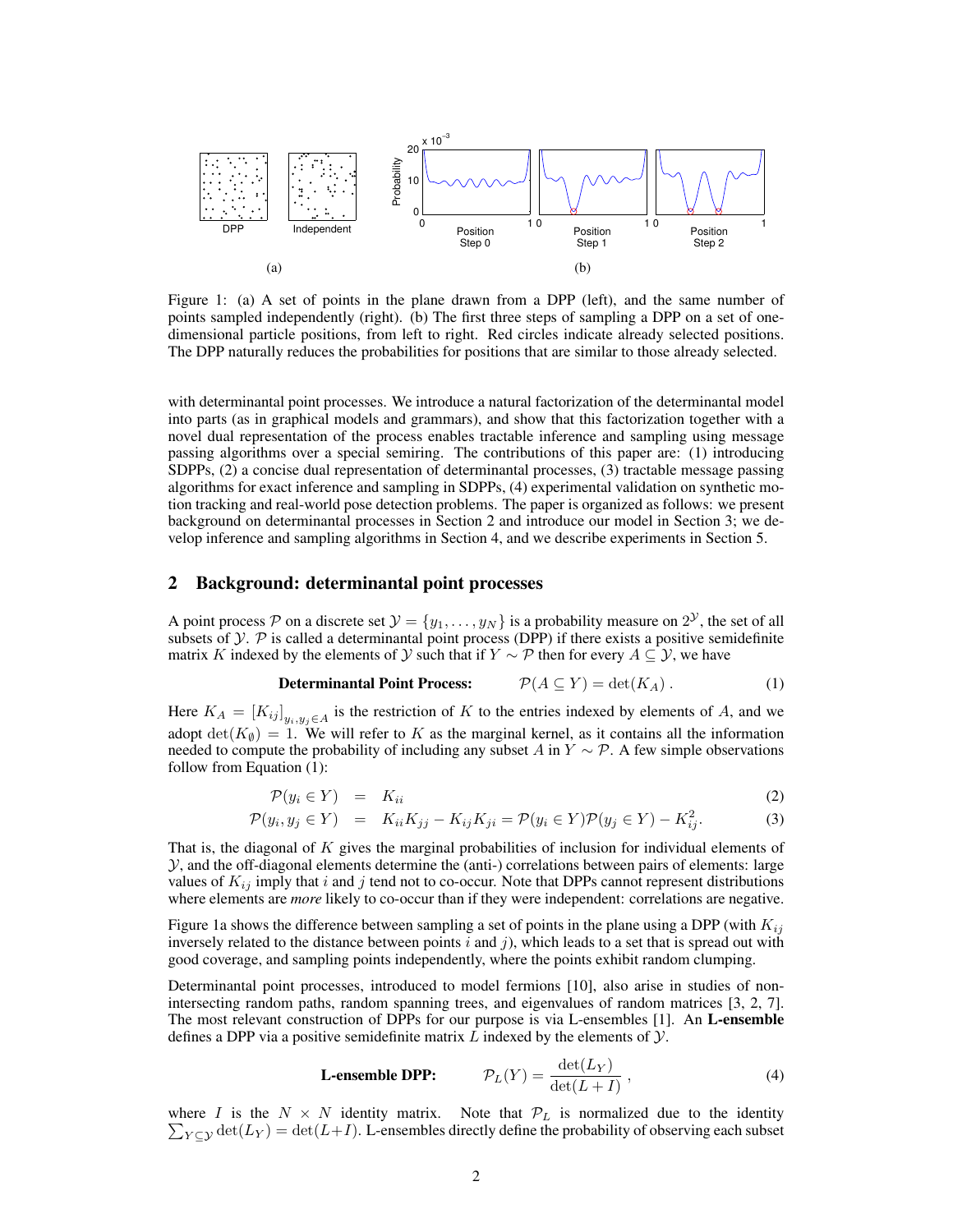of  $Y$ , and subsets that have higher diversity (as measured by the corresponding determinant) have higher likelihood. To get probabilities of item co-occurrence as in Equation (1), we can compute the marginal kernel K for the L-ensemble  $\mathcal{P}_L$ :

**L-ensemble marginal Kernel:** 
$$
K = (L + I)^{-1}L
$$
. (5)

Note that K can be computed from the eigen-decomposition of  $L = \sum_{k=1}^{N} \lambda_k v_k v_k^{\top}$  by a simple re-scaling of eigenvalues:  $K = \sum_{k=1}^{N} \frac{\lambda_k}{\lambda_k + 1} v_k v_k^{\top}$ .

To get a better understanding of how  $L$  affects marginals  $K$ , note that  $L$  can be written as a Gram matrix with  $L(y_i, y_j) = q(y_i) \phi(y_i)^\top \phi(y_j) q(y_j)$  for  $q(y_i) \ge 0$  and some "feature mapping"  $\phi(y)$ :  $\mathcal{Y} \mapsto \mathbb{R}^D$ , where  $D \leq N$  and  $||\phi(y_i)||_2 = 1$ . We can think of  $q(y_i)$  as the "quality score" for item  $y_i$  and  $\phi(y_i)^\top \phi(y_j)$  as normalized "similarity" between items  $y_i$  and  $y_j$ .

**L-ensemble (L=quality\*similarity):** 
$$
\mathcal{P}_L(Y) \propto \det(\phi(Y)^{\top} \phi(Y)) \prod_{y_i \in Y} q^2(y_i)
$$
, (6)

where  $\phi(Y)$  is a  $D \times |Y|$  matrix with columns  $\phi(y_i)$ ,  $y_i \in Y$ . We will use this quality\*similarity based representation extensively below. Roughly speaking,  $\mathcal{P}_L(y_i \in Y)$  *increases* monotonically with quality  $q(y_i)$  and  $\mathcal{P}_L(y_i, y_j \in Y)$  *decreases* monotonically with similarity  $\phi(y_i)^\top \phi(y_j)$ .

We briefly mention a few other efficiently computable quantities of DPPs [1]:

**L-ensemble conditionals:** 
$$
\mathcal{P}_L(Y = A \cup B \mid A \subseteq Y) = \frac{\det(L_{A \cup B})}{\det(L + I_{\mathcal{Y} \setminus A})}
$$
, (7)

where  $I_{\mathcal{Y}\setminus A}$  is the matrix with ones in the diagonal entries indexed by elements of  $\mathcal{Y}\setminus A$  and zeros everywhere else. Conditional marginal probabilities  $\mathcal{P}_L(B \subseteq Y \mid A \subseteq Y)$  as well as inclusion/exclusion probabilities  $\mathcal{P}_L(A \subseteq Y \wedge B \cap Y = \emptyset)$  can also be computed efficiently using eigen-decompositions of L and related matrices.

#### Sampling

Sampling from  $P_L$  is also efficient [7]. Let  $L = \sum_{k=1}^{N} \lambda_k v_k v_k^{\top}$  be an orthonormal eigendecomposition, and let  $e_i$  be the *i*th standard basis N-vector (all zeros except for a 1 in the *i*th position). Then the following algorithm samples  $Y \sim \mathcal{P}_L$ :

Initialize:  $Y = \emptyset$ ,  $V = \emptyset$ ; Add each eigenvector  $v_k$  to V independently with prob.  $\frac{\lambda_k}{\lambda_k+1}$ ; while  $|V| > 0$  do Select a  $y_i$  from  $\mathcal Y$  with  $Pr(y_i) = \frac{1}{|V|} \sum_{v \in V} (v^\top e_i)^2;$ Update  $Y = Y \cup y_i$ ; Compute  $V_{\perp}$ , an orthonormal basis for the subspace of V orthogonal to  $e_i$ , and let  $V = V_{\perp}$ ; end Return  $Y$ ;

## Algorithm 1: Sampling algorithm for L-ensemble DPPs.

This yields a natural and efficient procedure for sampling from  $P$  given an eigen-decomposition of L. It also offers some additional insights. Because the dimension of  $V$  is reduced by one on each iteration of the loop, and because the initial dimension of  $V$  is simply the number of selected eigenvectors in step one, the size of Y is distributed as the number of successes in  $N$  Bernoulli trials where trial k succeeds with probability  $\frac{\lambda_k}{\lambda_k+1}$ . In particular, |Y| cannot be larger than rank(L), and  $\mathbb{E}[|Y|] = \sum_{k=1}^{N} \frac{\lambda_k}{\lambda_k + 1}.$ 

To get a feel for the sampling algorithm, it is useful to visualize the distributions used to select  $y_i$  at each time step, and to see how they are influenced by previously chosen items. Figure 1b shows this progression for a simple DPP where  $\mathcal Y$  is the set of points in [0, 1], quality scores are uniformly 1, and the feature mapping is such that  $\phi(y_i)^\top \phi(y_j) \propto \exp(-(y_i - y_j)^2)$ —that is, points are more similar the closer together they are. Initially, the eigenvectors  $V$  give rise to a fairly uniform distribution over points in  $\mathcal Y$ , but as each successive point is selected and  $V$  is updated, the distribution shifts to avoid points near those already chosen.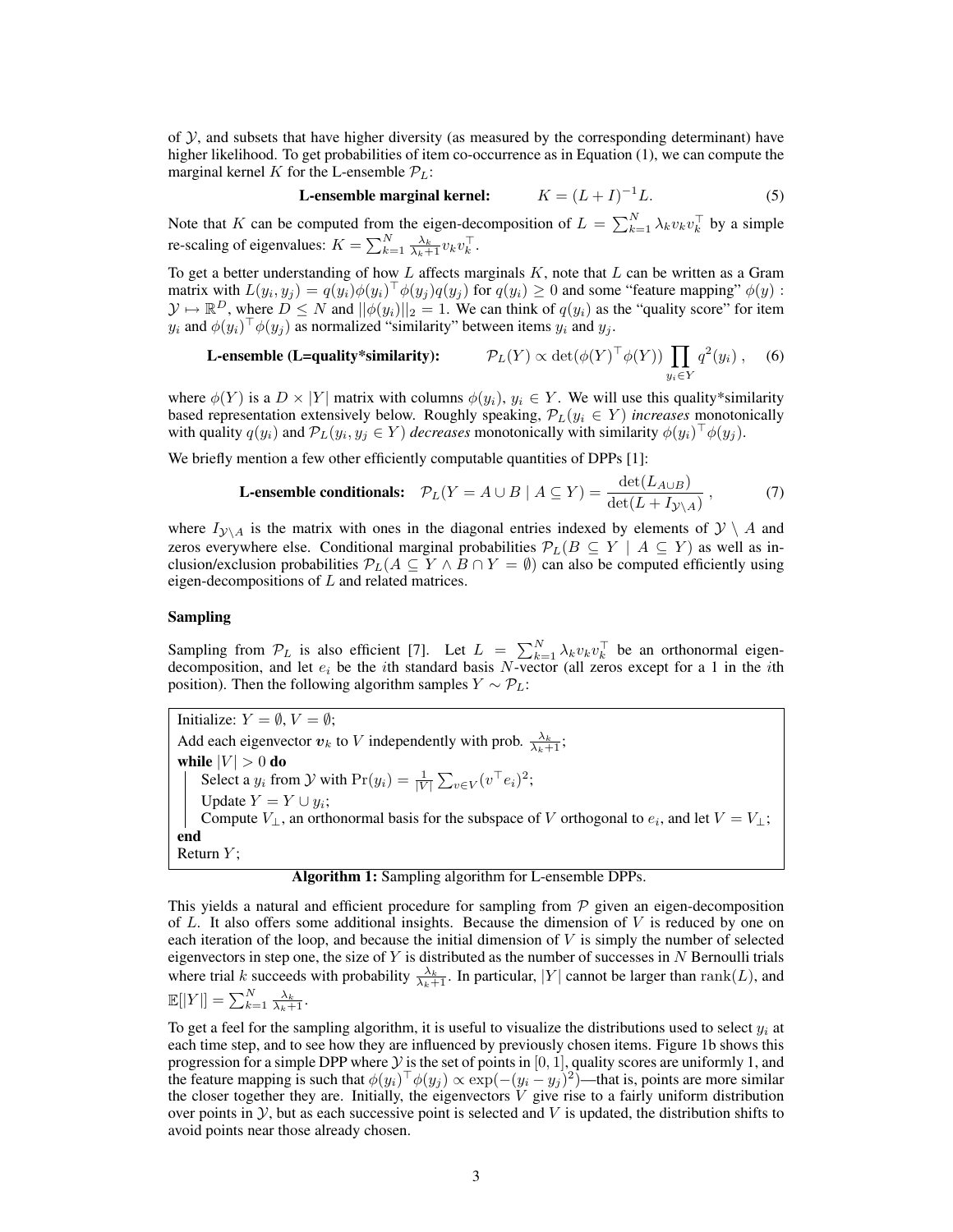| Symbol                            | <b>Meaning</b>                                                                                                     |
|-----------------------------------|--------------------------------------------------------------------------------------------------------------------|
| $\mathcal{Y}, Y, y_i, N$          | y is the base set, Y is a subset of y, $y_i$ is an element of y, N is the size of $ y $                            |
| $L, L_V$                          | L is a p.s.d. matrix defining $\mathcal{P}(Y) \propto \det(L_Y)$ , $L_Y$ is a submatrix indexed by Y               |
| $K, K_A$                          | K is a p.s.d. matrix defining marginals via $P(A \subseteq Y) = \det(K_A)$                                         |
| $q(y_i), \phi(y_i)$               | quality*similarity decomposition; $L_{ij} = q(y_i) \phi(y_i)^\top \phi(y_i) q(y_i)$ , $\phi(y_i) \in \mathbb{R}^D$ |
| B.C                               | $C = BB^{\top}$ is the dual of $L = B^{\top}B$ ; the columns of B are $B_i = q(y_i)\phi(y_i)$                      |
| $\alpha, y_{i\alpha}, y_{\alpha}$ | $\alpha$ is a factor of a structure; $y_{i\alpha}, y_{\alpha}$ index the relevant part of the structure            |

Table 1: Summary of notation.

## 3 Structured determinantal point processes

DPPs are amazingly tractable distributions when N, the size of the base set  $\mathcal{Y}$ , is small. However, we are interested in defining DPPs over exponentially sized  $\mathcal Y$ . For example, consider the case where each  $y_i$  is itself a sequence of length  $T: y_i = (y_{i1}, \ldots, y_{iT})$ , where  $y_{it}$  is the state at time t (e.g., the location of an object in the t-th frame of a video). Assuming there are  $n$  states at each time  $t$  and all state transitions are possible, there are  $n^T$  possible sequences, so  $N = n^T$ .

In order to define a DPP over structures such as sequences or trees, we assume a factorization of the quality score  $q(y_i)$  and similarity score  $\phi(y_i)^\top \phi(y_j)$  into parts, similar to a graphical model decomposition. For a sequence, the scores can be naturally decomposed into factors that depend on the state  $y_{it}$  at each time t and the states  $(y_{it}, y_{it+1})$  for each transition  $(t, t+1)$ . More generally, we assume a set of factors and use the notation  $y_{i\alpha}$  to refer to the  $\alpha$  part of the structure  $y_i$  (similarly, we use  $y_\alpha$  to refer to the  $\alpha$  part of the structure y). We assume that quality decomposes multiplicatively and similarity decomposes additively, as follows. (As before,  $L(y_i, y_j) = q(y_i) \phi(y_i)^\top \phi(y_j) q(y_j)$ .)

**Structured DPP Factorization:** 
$$
q(y_i) = \prod_{\alpha} q(y_{i\alpha})
$$
 and  $\phi(y_i) = \sum_{\alpha} \phi(y_{i\alpha})$ . (8)

We argue that these are quite natural factorizations. Quality scores, for example, can be given by a typical log-linear Markov random field, which defines a multiplicative distribution over structures. Similarity scores can be thought of as dot products between features of the two labelings.

In our tracking example, the feature mapping  $\phi(y_{it})$  should reflect similarity between trajectories; e.g., features could track coarse-level position at time t, so that the model considers sets with trajectories that pass near or through the same states less likely. A common problem in multiple target tracking is that the quality of one object's trajectory and its neighborhood "tube" is often much more likely than other objects' trajectories as measured by an HMM or CRF model, so standard sampling from a graphical model will produce very similar, overlapping trajectories, ignoring less "detectable" targets. A sample from the structured DPP model would be much more likely to contain diverse trajectories. (See Figure 2.)

#### Dual representation

While the factorization in Equation (8) concisely defines a DPP over a structured  $\mathcal{Y}$ , the more remarkable fact is that it gives rise to tractable algorithms for computing key marginals and conditionals when the set of factors is low-treewidth, just as in graphical model inference [8], even though  $L$ is too large to even write down. We propose the following dual representation of  $L$  in order to exploit the factorization. Let us define a  $D \times N$  matrix B whose columns are given by  $B_i = q(y_i)\phi(y_i)$ , so that  $L = B^{\top}B$ . Consider the  $D \times D$  matrix  $C = BB^{\top}$ ; note that typically  $D \ll N$  (actually, the rank of B is at most  $O(nT)$  in the sequence case). The eigenvalues of C and L are identical, and the eigenvectors are related as follows: if  $C = \sum_k \lambda_k v_k v_k^{\top}$ , then  $L = \sum_k \lambda_k (B^{\top} v_k)^{\top} (B^{\top} v_k)$ . That is, if  $v_k$  is the k-th eigenvector of C,  $B^\top v_k$  is the k-th eigenvector of L, and it has the same eigenvalue  $\lambda_k$ . This connection allows us to compute important quantities from C.

For example, to compute the L-ensemble normalization  $\det(L + I) = \prod_k (\lambda_k + 1)$  in Equa-P tion (4), we just need the eigenvalues of C. To compute C itself, we need to compute  $BB^{\top} =$  $y_i q^2(y_i) \phi(y_i) \phi(y_i)^\top$ . This appears daunting, but the factorization turns out to offer an efficient dynamic programming solution. We discuss in more detail how to compute  $C$  for sequences (and for fixed-treewidth factors in general) in the next section. Assuming we can compute  $\tilde{C}$  efficiently,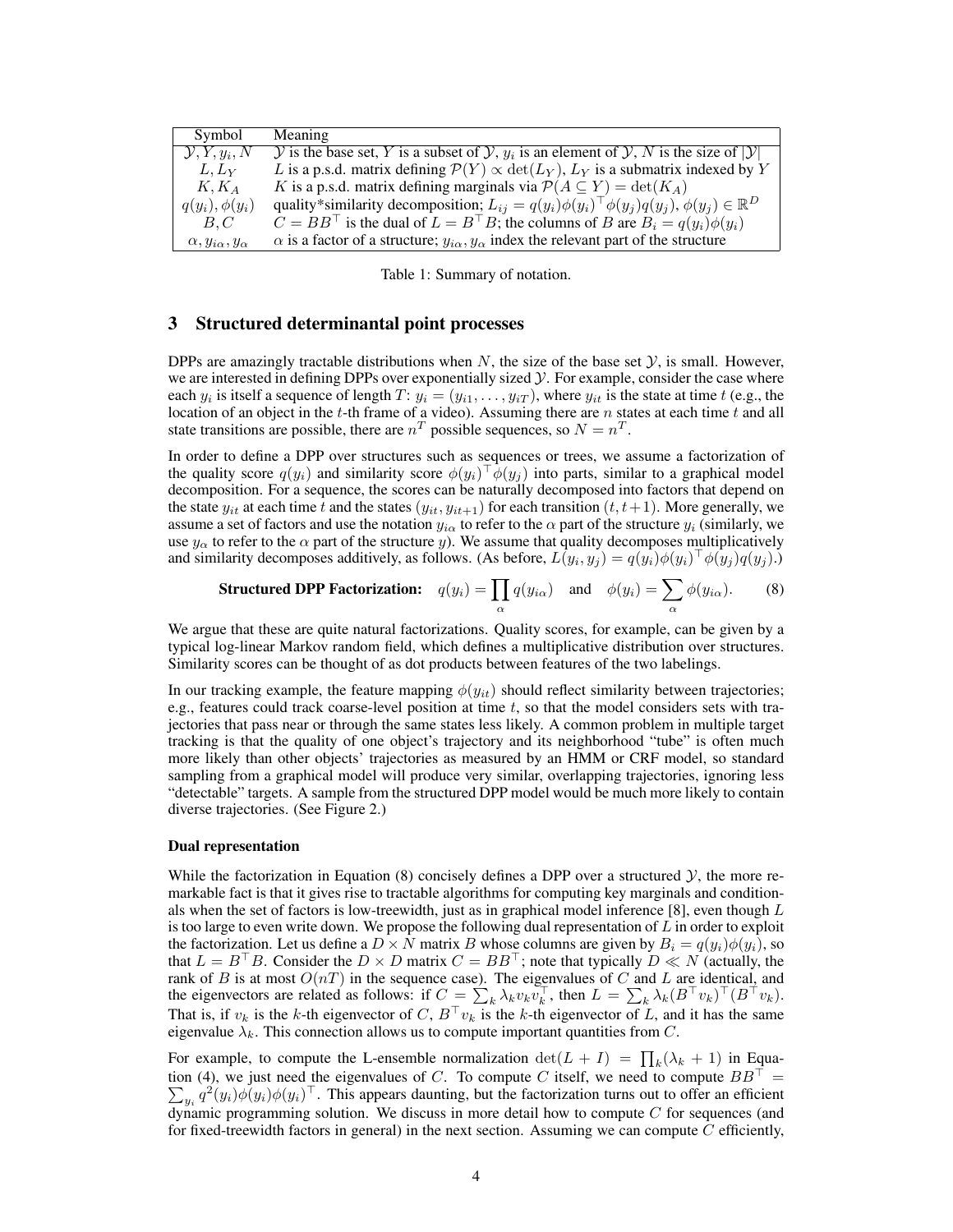

Figure 2: Sets of (structured) particle trajectories sampled from the SDPP (top row) and independently using only quality scores (bottom row). The curves to the left indicate the quality scores for the possible initial positions.

we can eigen-decompose it as  $C = \sum_k \lambda_k v_k v_k^{\top}$  in  $O(D^3)$ . Then, to compute  $\mathcal{P}_L(y_i \in Y)$ , the probability of any single trajectory being included in  $Y \sim \mathcal{P}_L$ , we have all we need:

**Structured Marginal:** 
$$
K_{ii} = \sum_{k} \frac{\lambda_k}{\lambda_k + 1} (B_i^{\top} v_k)^2 = q^2(y_i) \sum_{k} \frac{\lambda_k}{\lambda_k + 1} (\phi(y_i)^{\top} v_k)^2
$$
 (9)

Similarly, given two trajectories  $y_i$  and  $y_j$ ,  $\mathcal{P}_L(y_i, y_j \in Y) = K_{ii}K_{jj} - K_{ij}^2$ , where:

$$
K_{ij} = \sum_{k} \frac{\lambda_k}{\lambda_k + 1} (B_i^{\top} v_k)(B_j^{\top} v_k) = q(y_i)q(y_j) \sum_{k} \frac{\lambda_k}{\lambda_k + 1} (\phi(y_i)^{\top} v_k)(\phi(y_j)^{\top} v_k).
$$
 (10)

## 4 Inference for SDPPs

We now turn to computing  $C$  using the factorization in Equation (8). We have

$$
C = \sum_{y \in \mathcal{Y}} q^2(y) \phi(y) \phi(y)^\top = \sum_{y \in \mathcal{Y}} \left( \prod_{\alpha} q^2(y_\alpha) \right) \left( \sum_{\alpha} \phi(y_\alpha) \right) \left( \sum_{\alpha} \phi(y_\alpha) \right)^\top. \tag{11}
$$

If we think of  $q^2(y_\alpha)$  as factor potentials of a graphical model  $p(y) \propto \prod_\alpha q^2(y_\alpha)$ , then computing  $C$  is equivalent to computing second moments of additive features (modulo normalization  $Z$ ). A naive algorithm can simply compute all  $O(T^2)$  pairwise marginals  $p(y_\alpha, y_{\alpha'})$  and, by linearity of expectation, add up the contributions:  $C = Z \sum_{\alpha,\alpha'}^{\bullet} \sum_{y_\alpha,y_{\alpha'}} p(y_\alpha, y_{\alpha'}) \phi(y_\alpha) \phi(y_{\alpha'})^\top$ .

However, we can use a much more efficient  $O(D<sup>2</sup>T)$  algorithm based on second-order semiring message passing [9]. The details are given in Appendix A of the supplementary material, but in short we apply the standard two-pass belief propagation algorithm for trees with a particular semiring in place of the usual sum-product or max-sum. By performing message passing under this second-order semiring, one can efficiently compute any quantity of the form:

$$
\sum_{y \in \mathcal{Y}} \left( \prod_{\alpha} p(y_{\alpha}) \right) \left( \sum_{\alpha} a(y_{\alpha}) \right) \left( \sum_{\alpha} b(y_{\alpha}) \right) \tag{12}
$$

 $\sim$ 

for functions  $p \ge 0$ , a, and b in time  $O(T)$ . Since the outer product in Equation (11) comprises  $D^2$ quantities of the type in Equation (12), we can compute C in time  $O(D^2T)$ .

#### Sampling

As described in Section 3, the eigen-decomposition of C yields an implicit representation of L: for each eigenvalue/vector pair  $(\lambda_k, v_k)$  of C,  $(\lambda_k, B^{\top}v_k)$  is a corresponding pair for L. We show that this implicit representation is enough to efficiently perform the sampling procedure in Algorithm 1.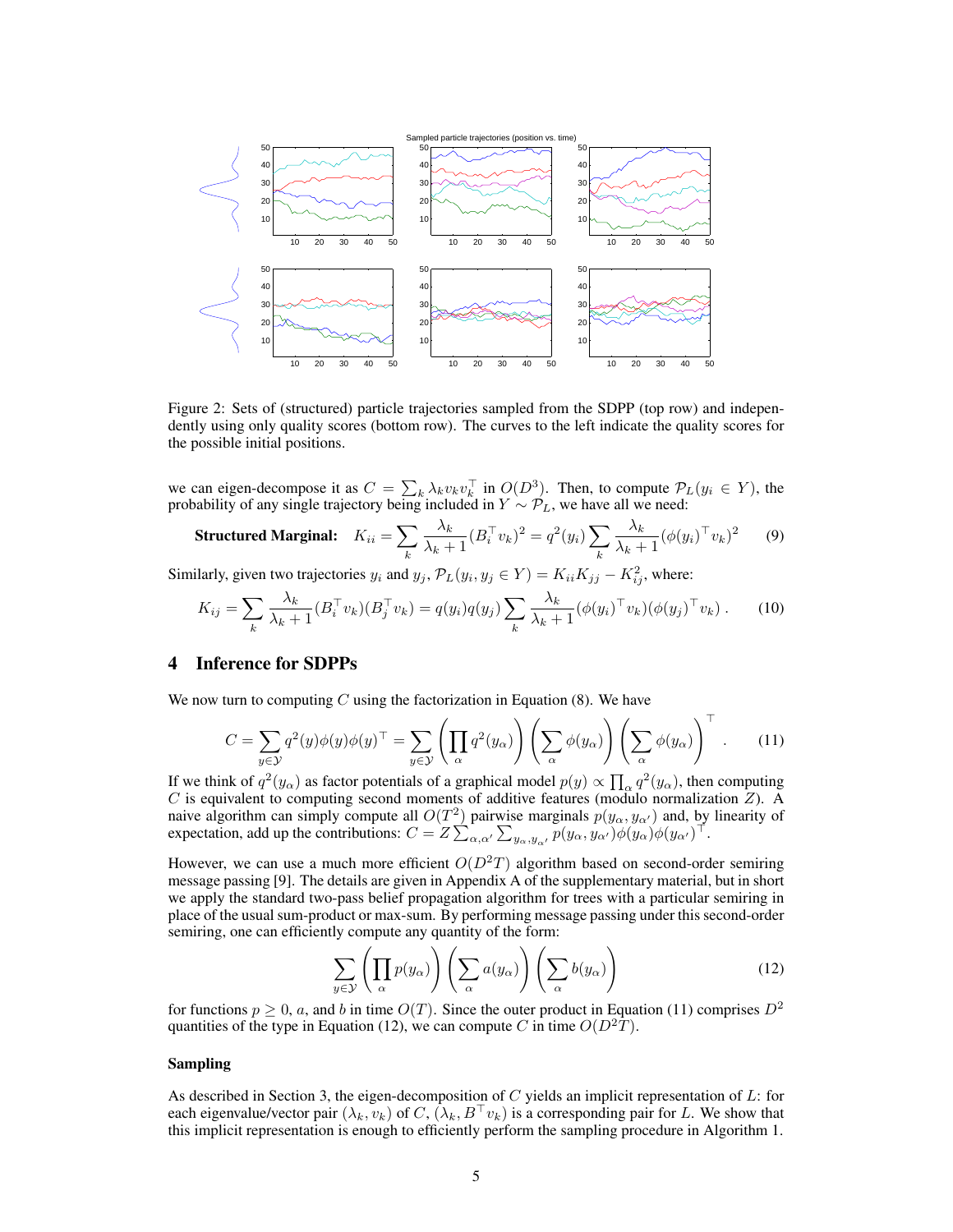The key is to represent V, the orthonormal set of vectors in  $\mathbb{R}^N$ , as a set  $\hat{V}$  of vectors in  $\mathbb{R}^D$ , with the mapping  $V = \{B^\top v | v \in \hat{V}\}\$ . Let  $v_i, v_j$  be two arbitrary vectors in  $\hat{V}$ . Then we have  $(B^{\top}v_i)^{\top} (B^{\top}v_j) = v_i^{\top} BB^{\top}v_j = v_i^{\top} Cv_j$ . Thus we can compute dot products between vectors in V using their preimage in  $\hat{V}$ . This is sufficient to compute the normalization for each eigenvector  $B^{\top}v$ , as required to obtain an initial orthonormal basis. Trivially, we can also compute (implicit) sums between vectors in  $V$ ; this combined with dot products is enough to perform the Gram-Schmidt orthonormalization needed to obtain  $\hat{V}_\perp$  from  $\hat{V}$  and the most recently selected  $y_i$  at each iteration.

All that remains, then, is to choose a structure  $y_i$  according to the distribution  $Pr(y_i)$  =  $1/|\hat{V}| \sum_{v \in \hat{V}} ((B^{\top}v)^{\top} e_i)^2$ . Recall that the columns of B are given by  $B_i = q(y_i) \phi(y_i)$ . Thus the distribution can be rewritten as

$$
\Pr(y_i) = \frac{1}{|\hat{V}|} \sum_{v \in \hat{V}} q^2(y_i) (v^\top \phi(y_i))^2.
$$
 (13)

By assumption  $q^2(y_i)$  decomposes multiplicatively over parts of  $y_i$ , and  $v^{\top} \phi(y_i)$  decomposes additively. Thus the distribution is a sum of  $|\hat{V}|$  terms, each having the form of Equation (12). We can therefore apply message passing in the second-order semiring to compute marginals of this distribution—that is, for each part  $y_\alpha$  we can compute

$$
\sum_{y \sim y_{\alpha}} \frac{1}{|\hat{V}|} \sum_{v \in \hat{V}} q^2(y) (v^\top \phi(y))^2 , \qquad (14)
$$

where the sum is over all structures consistent with the value of  $y_\alpha$ . This only takes  $O(T|\hat{V})$  time.

In fact, the message-passing computation of these marginals yields an efficient algorithm for sampling individual full structures  $y_i$  as required by Algorithm 1; the key is to pass normal messages forward, but *conditional* messages backward. Suppose we have a sequence model; since the forward pass completes with correct marginals at the final node, we can correctly sample its value before any backwards messages are sent. Once the value of the final node is fixed, we pass a conditional message backwards; that is, we send zeros for all values other than the one just selected. This results in condtional marginals at the penultimate node. We can then conditionally sample its value, and repeat this process until all nodes have been assigned. Furthermore, by applying the second-order semiring we are able to sample from a distribution quite different from that of a traditional graphical model. The algorithm is described in more detail in Appendix B of the supplementary material.

## 5 Experiments

We begin with a synthetic motion tracking task, where the goal is to follow a collection of particles as they travel in a one-dimensional space over time. This is the structured analog of the setting shown in Figure 1b, where elements of  $Y$  are no longer single positions in [0, 1], but are now sequences of such positions over many time periods. For our experiments, we modeled paths  $y_i$  over  $T = 50$  time steps, where at each time t a particle can be in one of 50 discretized positions,  $y_{it} \in \{1, \ldots, 50\}$ . The total number of possible trajectories is thus  $50^{50}$ , and there are  $2^{50^{50}}$  possible sets of trajectories.

While a real tracking problem would involve quality scores  $q(y)$  that depend on some observations, e.g., measurements over time from a set of physical sensors, for simplicity we determine the quality of a trajectory using only its starting position and a measure of smoothness over time:  $q(y)$  =  $q(y_1)$   $\prod_{t=2}^{T} q(y_{t-1}, y_t)$ . The initial quality scores  $q(y_1)$  depicted on the left of Figure 2 are high in the middle with secondary modes on each side. The transition quality is given by  $q(y_{t-1}, y_t) =$  $f(y_{t-1} - y_t)$ , where f is the density function of the zero-mean Gaussian with unit variance. We scale the quality scores so that the expected number of selected trajectories is 5.

We want trajectories to be considered similar if they travel through similar positions, so we define a 50-dimensional feature vector  $\phi(y) = \sum_{t=1}^{T} \phi(y_t)$  where  $\phi_r(y_t) \propto f(i - y_t)$  for  $r = 1, ..., 50$ . Intuitively, feature  $r$  is activated when the trajectory passes near position  $r$ , so trajectories passing through nearby positions will activate the same features and thus appear similar.

Figure 2 shows the results of applying our SDPP sampling algorithm to this setting. Sets of trajectories drawn independently according to quality score tend to cluster in the middle region (second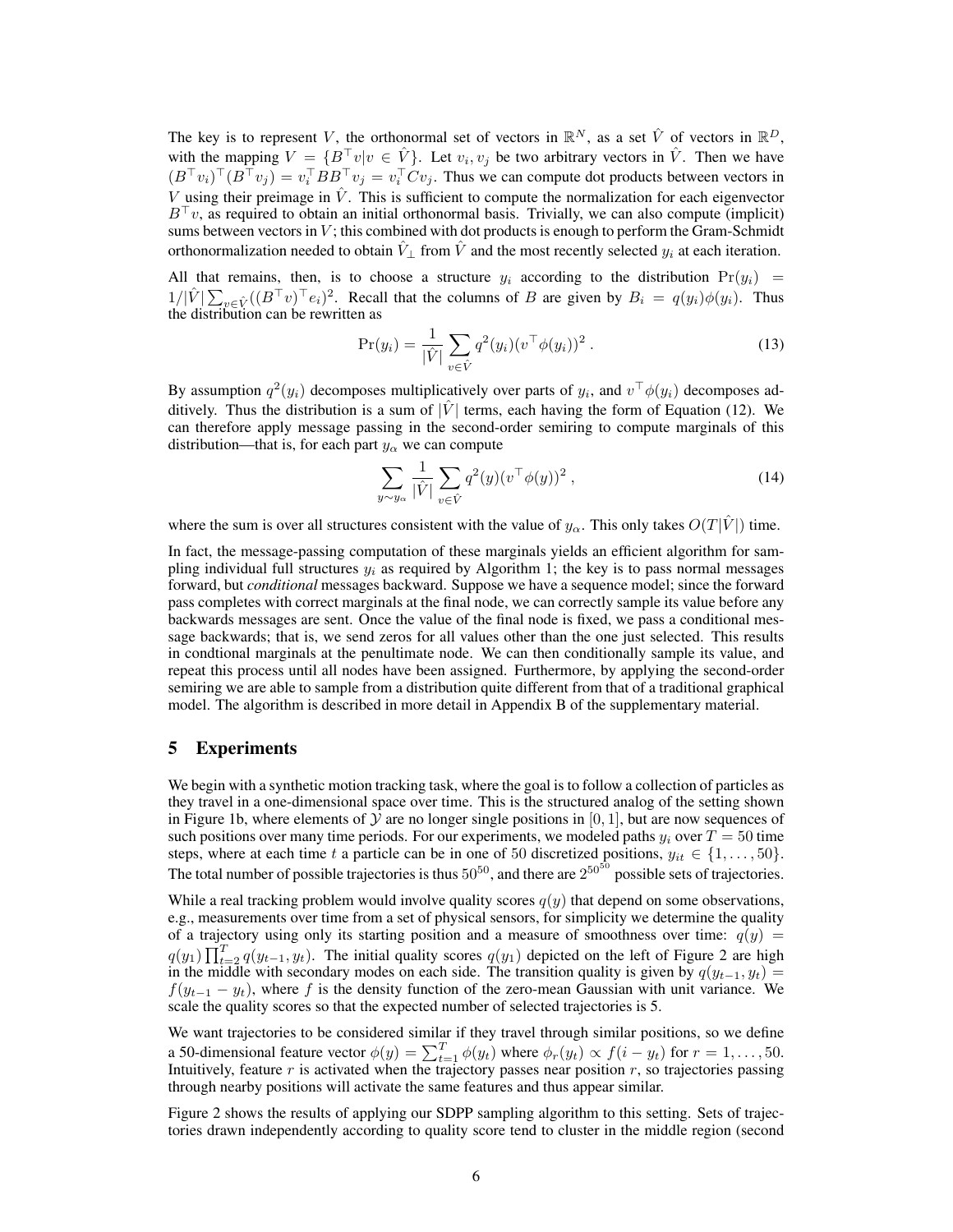row). The SDPP samples, however, are more diverse, tending to cover more of the space while still respecting the quality scores—they are still smooth, and still tend to start near the middle position.

#### Pose estimation

To demonstrate that SDPPs effectively model characteristics of real-world data, we apply them to a multiple-person pose estimation task. Our dataset consists of 73 still frames taken from various TV shows, each approximately 720 by 540 pixels in size<sup>1</sup>. As much as possible, the selected frames contain three or more people at similar scale, all facing the camera and without serious occlusions. Sample images from the dataset are shown in Figure 4. The task is to identify the location and pose of each person in the image. For our purposes, each pose is a structure containing four parts (head, torso, right arm, and left arm), each of which takes a value consisting of a pixel location and an orientation (one of 24 discretized angles). There are approximately 75,000 possible such values for each part, so there are about  $4^{75,000}$  possible poses. Each image was labeled by hand for evaluation.

We use a standard pictorial strucure model [4, 5], treating each pose as a two-level tree with the torso as the root and the head and arms as leaves. Our quality scores are derived from [14]; they factorize across the nodes (body parts) P and edges (joints) J as  $q(y) = \gamma \left( \prod_{p \in P} q(y_p) \prod_{pp' \in J} q(y_p, y_{p'}) \right)^{\beta}$ .  $\gamma$  is a scale parameter that controls the expected number of poses in each sample, and  $\beta$  is a sharpness parameter that we found helpful in controlling the impact of the quality scores. (We set parameter values using a held-out training set; see below.) Each part receives a quality score  $q(y_p)$  given by a customized part detector previously trained on similar images. The joint quality score  $q(y_p, y_{p'})$ is given by a Gaussian "spring" that encourages, for example, the left arm to begin near the left shoulder. Full details of the quality terms are provided in [14].

Given our data, we want to discourage the model from selecting overlapping poses, so we design our similarity features spatially. We define an evenly spaced 8 by 4 grid of reference points  $x_1, \ldots, x_{32}$ , and use  $\phi(y) = \sum_{p \in P} \phi(y_p)$ , where  $\phi_r(y_p) \propto f(||y_p - x_r||_2/\sigma)$ . Recall that f is the standard normal density function, and  $||y_p - x_r||_2$  is the distance between the position of part p (ignoring angle) and the reference point  $x_r$ . The parameter  $\sigma$  controls the width of the kernel. Poses that occupy the same part of the image will be near the same reference points, and thus appear similar.

We compare our model against two baselines. The first is an independent model which draws poses independently according to the distribution obtained by normalizing the quality scores. The second is a simple non-maxima suppression model that iteratively selects successive poses using the normalized quality scores, but under the hard constraint that they do not overlap with any previously selected pose. (Poses overlap if they cover any of the same pixels when rendered.) In both cases, the number of poses is given by a draw from the SDPP model, ensuring no systematic bias.

We split our data randomly into a training set of 13 images and a test set of 60 images. Using the training set, we select values for  $\gamma$ ,  $\beta$ , and  $\sigma$  that optimize overall  $F_1$  score at radius 100 (see below), as well as distinct optimal values of  $\beta$  for the baselines. ( $\gamma$  and  $\sigma$  are irrelevant for the baselines.) We then use each model to sample 10 sets of poses for each test image, or 600 samples per model.

For each sample, we compute precision, recall, and  $F_1$  score. For our purposes, precision is the fraction of predicted parts where both endpoints are within a particular radius of the endpoints of an expert-labeled part of the same type (head, left arm, etc.). Correspondingly, recall is the fraction of expert-labeled parts within a given radius of a predicted part of the same type. Since our SDPP model encourages diversity, we expect to see improvements in recall at the expense of precision.  $F_1$  score is the harmonic mean of precision and recall. We compute all metrics separately for each sample, and then average the results across samples and images in the test set.

The results over several different radii are shown in Figure 3a. At tight tolerances the SDPP performs comparably to the independent samples (perhaps because the quality scores are only accurate at the mode, so diverse samples are not close enough to be valuable). As the radius increases, however, the SDPP obtains significantly better results, outperforming both baselines. Figure 3b shows the curves for the arms alone; the arms tend to be more difficult to locate accurately. Figure 3c shows the precision/recall obtained by each model. As expected, the SDPP model achieves its improved  $F_1$  score by increasing recall at the cost of precision.

<sup>&</sup>lt;sup>1</sup>The images and code from [14] are available at http://www.vision.grasp.upenn.edu/video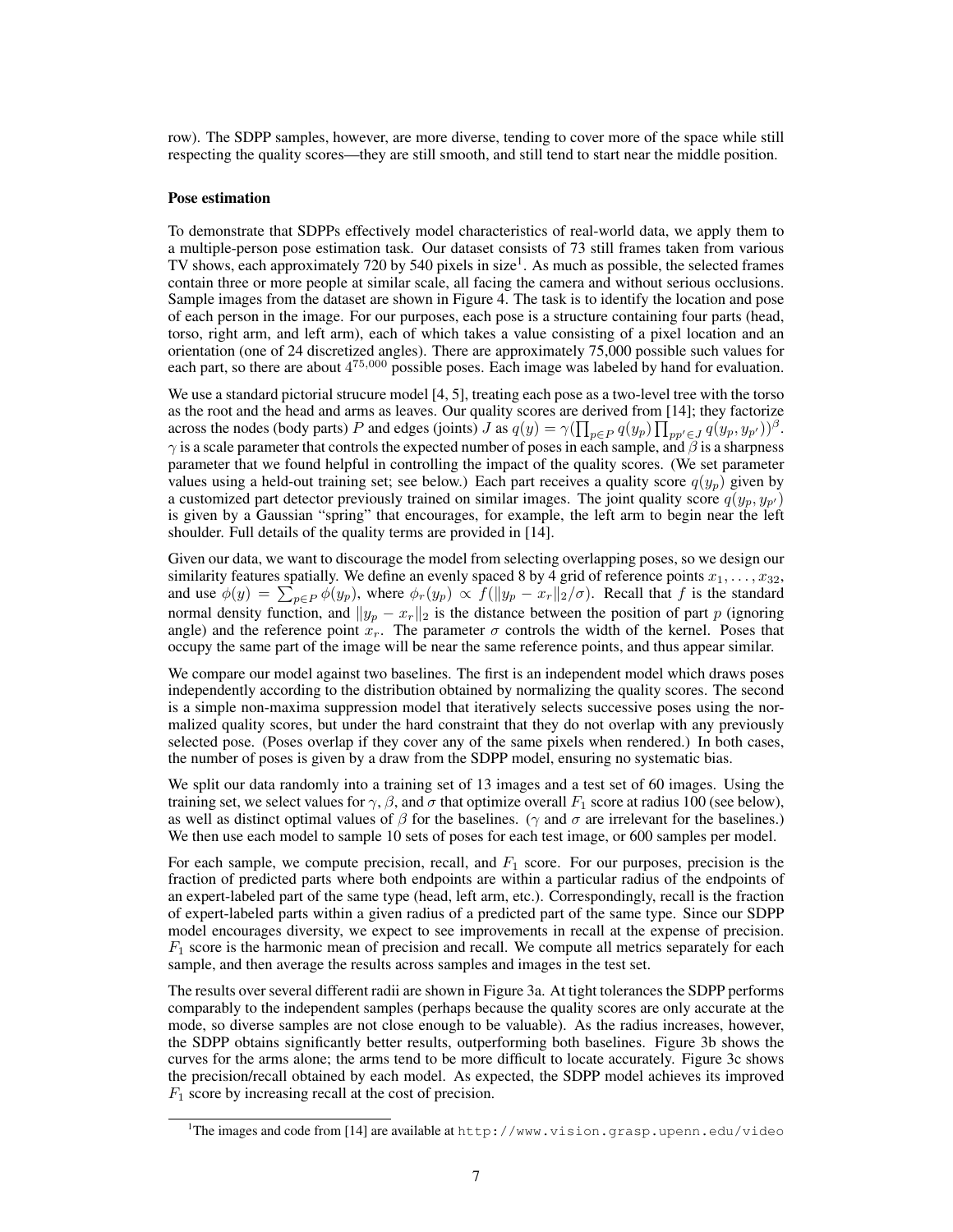

Figure 3: Results for pose estimation. The horizontal axis gives the distance threshold used to determine whether two parts are successfully matched. 95% confidence intervals are shown.



Figure 4: Structured marginals for the pose estimation task on successive steps of the sampling algorithm, with already selected poses superimposed. Input images are shown on the left.

For illustration, we show the sampling process for a few images in Figure 4. As in Figure 1b, the SDPP efficiently discounts poses that are similar to those already selected.

# 6 Conclusion

We introduced the structured determinantal point process (SDPP), a probabilistic model over sets of structures such as sequences, trees, or graphs. We showed the intuitive "diversification" properties of the SDPP, and developed efficient message-passing algorithms to perform inference through a dual characterization of the standard DPP and a natural factorization.

#### Acknowledgments

The authors were partially supported by NSF Grant 0803256.